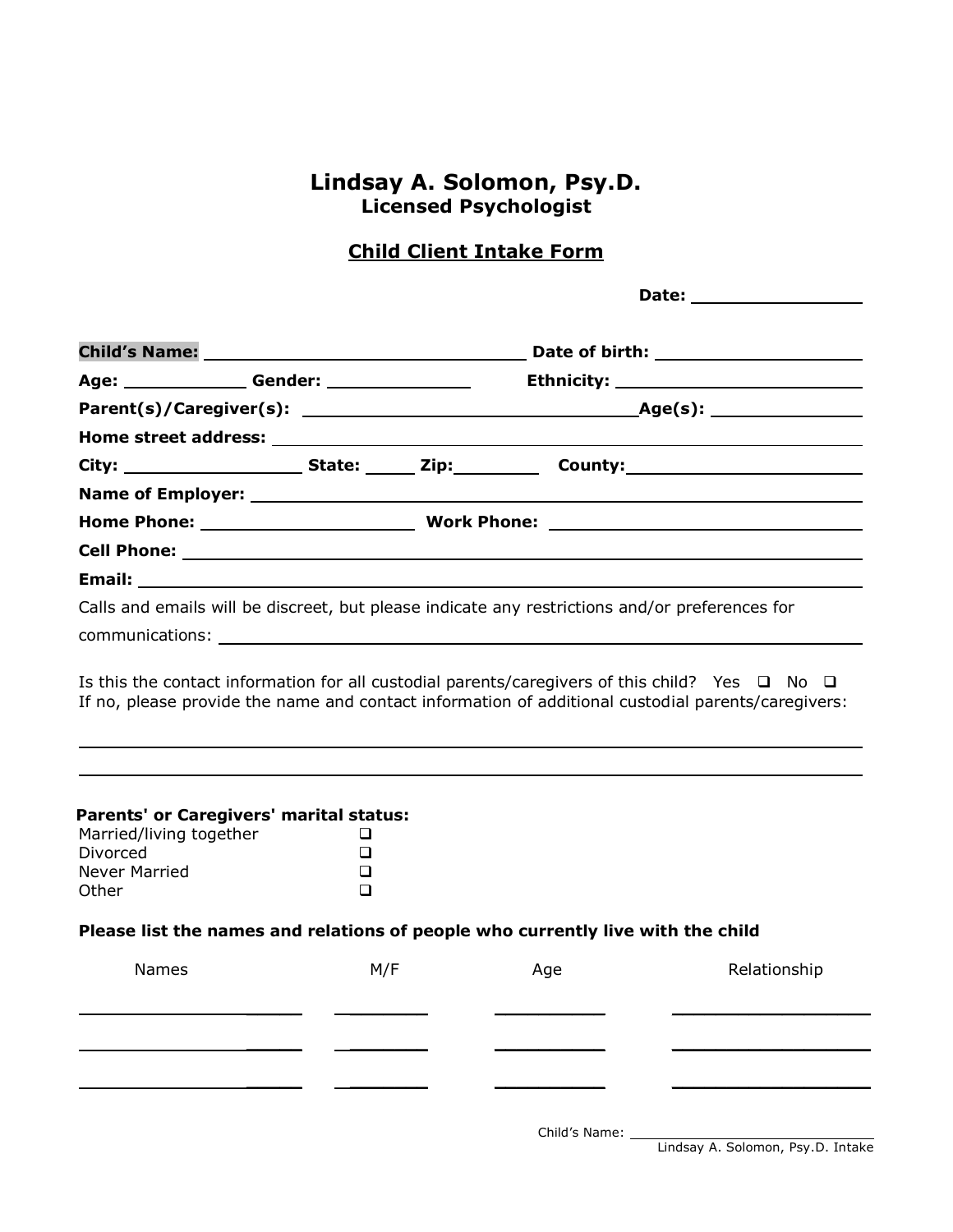| ,我们也不会有什么。""我们的人,我们也不会有什么?""我们的人,我们也不会有什么?""我们的人,我们也不会有什么?""我们的人,我们也不会有什么?""我们的人<br><b>Academic Information</b>                                                           |                                                                                                     |                              |  |
|---------------------------------------------------------------------------------------------------------------------------------------------------------------------------|-----------------------------------------------------------------------------------------------------|------------------------------|--|
|                                                                                                                                                                           |                                                                                                     |                              |  |
| Has your child repeated any grades? If yes, which grade? _______________________                                                                                          |                                                                                                     |                              |  |
|                                                                                                                                                                           | Average grades: _________________________________Changes in school performance? ___________________ |                              |  |
|                                                                                                                                                                           |                                                                                                     |                              |  |
| Has your child been referred for special services in school (evaluation, IEP, speech, etc.)?                                                                              |                                                                                                     |                              |  |
|                                                                                                                                                                           |                                                                                                     |                              |  |
| Does your child make and keep friends easily? $\Box$ Yes $\Box$ No<br>Does your child get along with siblings/family members?<br>Are there people that your child avoids? | $\square$ Yes<br>$\square$ Yes                                                                      | $\square$ No<br>$\square$ No |  |
| If yes, please explain:                                                                                                                                                   |                                                                                                     |                              |  |
| Is your child involved in extracurricular activities?                                                                                                                     |                                                                                                     |                              |  |
|                                                                                                                                                                           |                                                                                                     |                              |  |
|                                                                                                                                                                           |                                                                                                     |                              |  |

**\_\_\_\_\_ \_\_\_\_\_\_\_\_\_\_\_\_\_\_\_\_\_\_\_\_\_\_\_\_\_\_\_\_\_\_\_\_\_\_\_\_\_\_\_\_\_\_\_\_\_\_\_**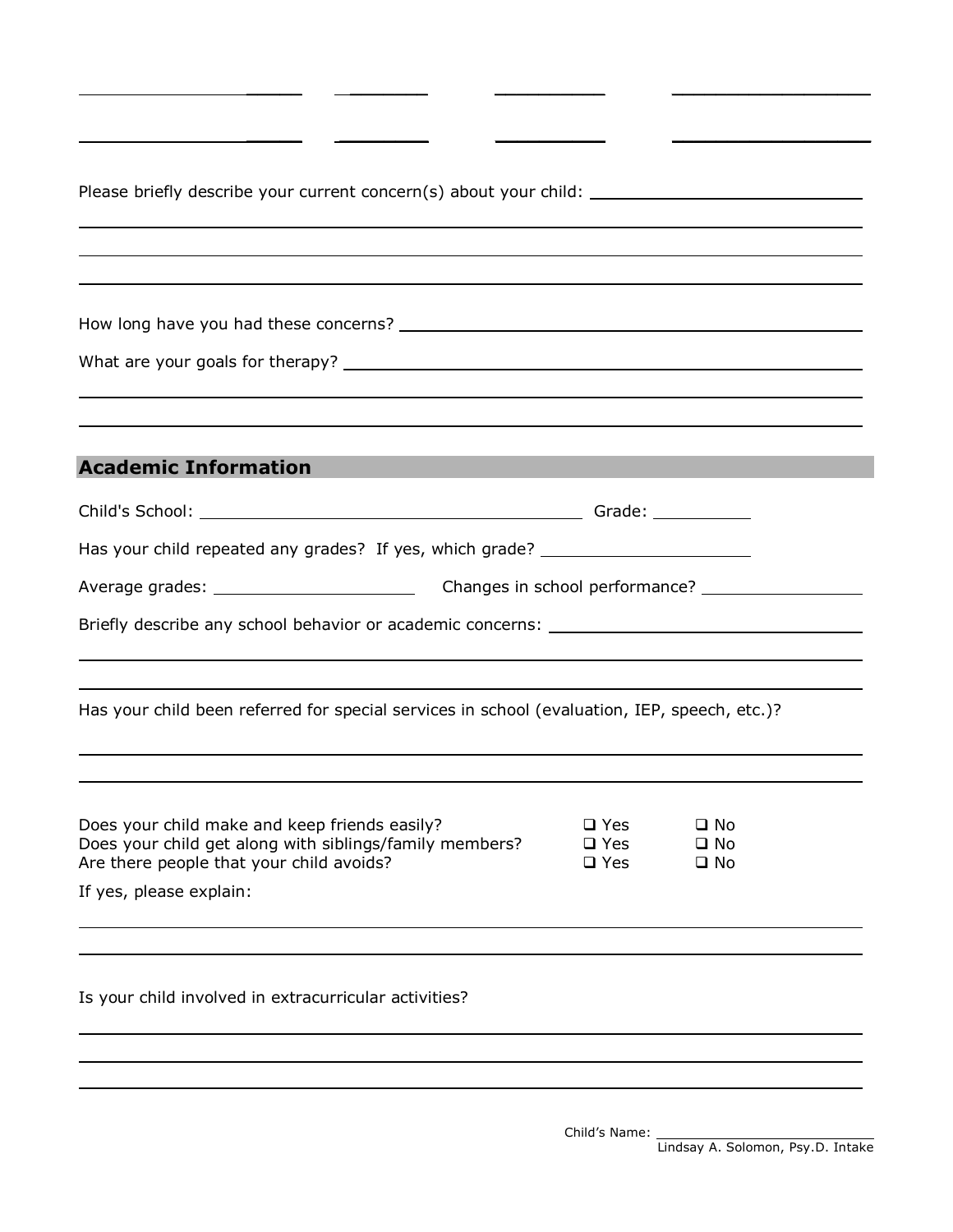### **Medical Information**

Has your child had any major illnesses, injuries or operations? Any allergies or asthma? Please describe:

Has your child experienced any sleep or appetite disturbances (e.g., difficulty falling asleep or excessive sleeping and/or poor or excessive appetite)? Please describe: \_\_\_\_\_\_\_\_\_\_\_\_\_\_\_\_\_\_\_\_\_\_\_\_\_\_\_\_

Please describe any significant circumstances around the birth of your child (complications during pregnancy/delivery, premature):

Who is your child's Primary Care Provider?

List of Child's Current Medications

| Name of Medication                                                                                                     | Dosage | Purpose |            | Name of Prescribing Doctor                                                                      |  |
|------------------------------------------------------------------------------------------------------------------------|--------|---------|------------|-------------------------------------------------------------------------------------------------|--|
| <u> 1989 - Johann John Stone, mars et al. 1989 - John Stone, mars et al. 1989 - John Stone, mars et al. 1989 - Joh</u> |        |         |            |                                                                                                 |  |
|                                                                                                                        |        |         |            |                                                                                                 |  |
|                                                                                                                        |        |         |            | the contract of the contract of the contract of the contract of the contract of the contract of |  |
|                                                                                                                        |        |         |            |                                                                                                 |  |
|                                                                                                                        |        |         |            |                                                                                                 |  |
|                                                                                                                        |        |         |            |                                                                                                 |  |
|                                                                                                                        |        |         |            |                                                                                                 |  |
| Has your child ever been admitted to a psychiatric hospital?                                                           |        |         | $\Box$ Yes | $\square$ No                                                                                    |  |
|                                                                                                                        |        |         |            |                                                                                                 |  |
|                                                                                                                        |        |         |            |                                                                                                 |  |
|                                                                                                                        |        |         |            |                                                                                                 |  |
|                                                                                                                        |        |         |            |                                                                                                 |  |
|                                                                                                                        |        |         |            | $\square$ No                                                                                    |  |
| Has your child ever received a psychological evaluation? $\Box$ Yes                                                    |        |         |            |                                                                                                 |  |
|                                                                                                                        |        |         |            |                                                                                                 |  |
|                                                                                                                        |        |         |            |                                                                                                 |  |
|                                                                                                                        |        |         |            |                                                                                                 |  |
|                                                                                                                        |        |         |            |                                                                                                 |  |
|                                                                                                                        |        |         |            |                                                                                                 |  |
|                                                                                                                        |        |         |            |                                                                                                 |  |
|                                                                                                                        |        |         |            |                                                                                                 |  |
|                                                                                                                        |        |         |            |                                                                                                 |  |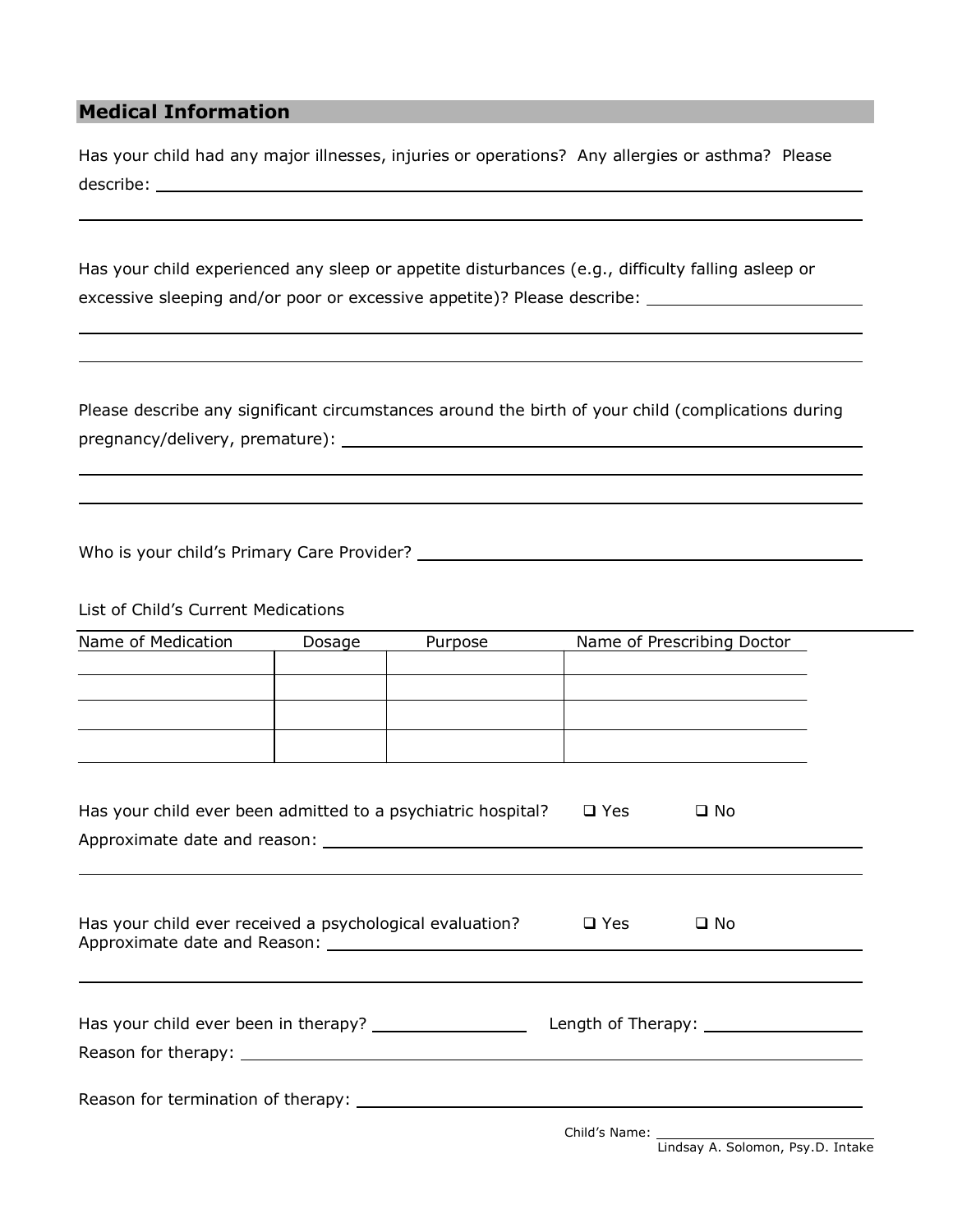Has your child ever made statements about hurting him/herself, or attempted to hurt him/herself?<br>  $\square$  Yes  $\square$  No  $\square$  Yes

If yes, please describe:

## **Family Information**

| Please describe recent significant family events or stressors (recent move, divorce, marriage, job     |
|--------------------------------------------------------------------------------------------------------|
| Please describe family mental health/psychiatric history (depression, anxiety, addiction, etc.):       |
| Is there a history of sexual abuse/physical abuse or neglect in the family? $\square$ Yes $\square$ No |
| Has your child ever witnessed domestic violence?<br>$\square$ Yes<br>$\square$ No                      |
| What methods of discipline do you use with your child? _________________________                       |
|                                                                                                        |
| Any additional information that you would like to include: ______________________                      |
| How did you hear about this psychology practice?                                                       |